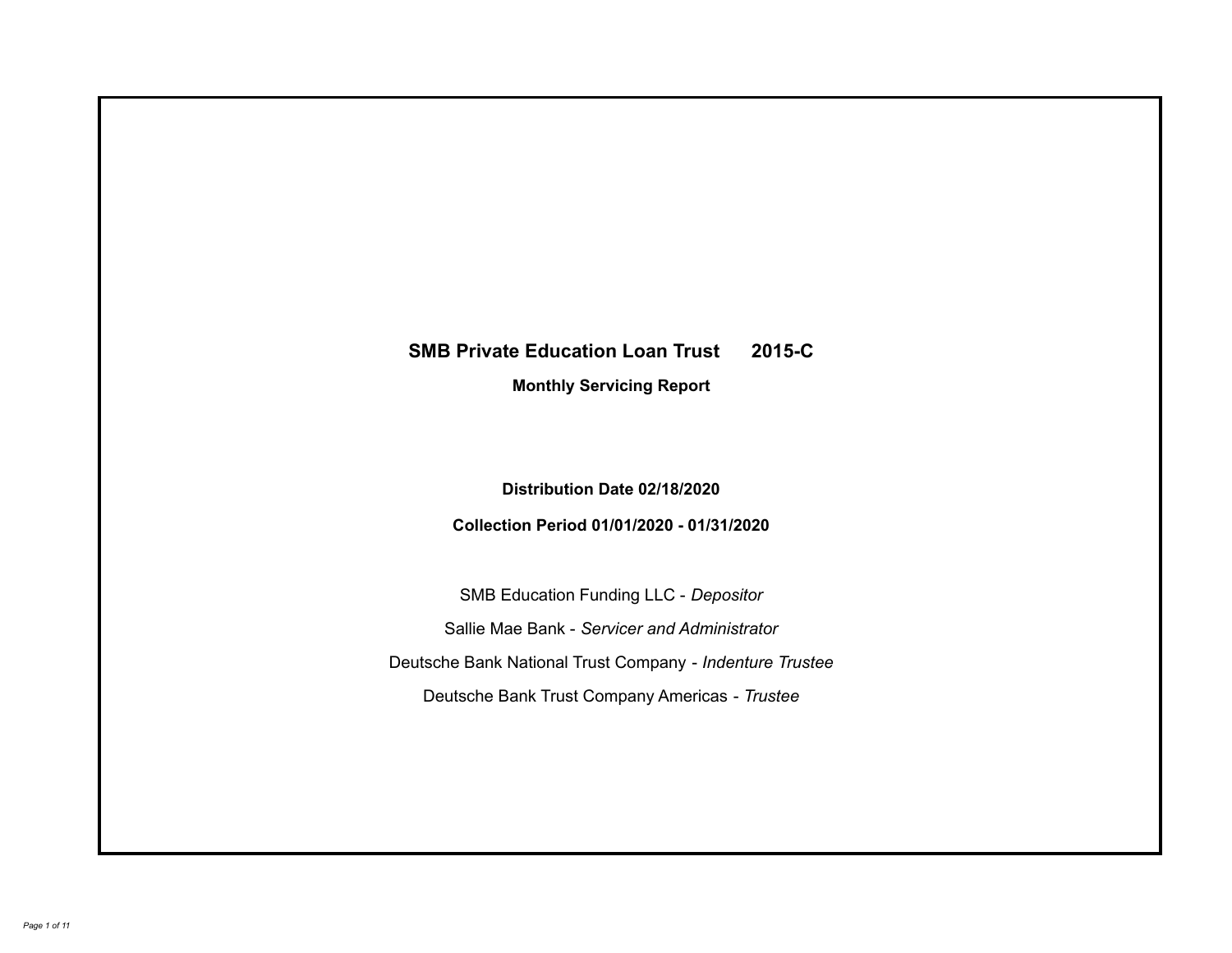| A         | <b>Student Loan Portfolio Characteristics</b>   |                   | Settlement Date<br>10/27/2015 | 12/31/2019       | 01/31/2020       |
|-----------|-------------------------------------------------|-------------------|-------------------------------|------------------|------------------|
|           | <b>Principal Balance</b>                        |                   | \$693,787,197.00              | \$355,517,819.89 | \$348,316,214.79 |
|           | Interest to be Capitalized Balance              |                   | 55,852,621.68                 | 11,674,931.18    | 11,627,258.45    |
|           | Pool Balance                                    |                   | \$749,639,818.68              | \$367,192,751.07 | \$359,943,473.24 |
|           | Weighted Average Coupon (WAC)                   |                   |                               |                  |                  |
|           | WAC1 (Contractual Interest Rate on the Loan)    |                   | 8.28%                         | 8.94%            | 8.85%            |
|           | WAC2 (Average of Applicable Interest Rate)      |                   | 8.28%                         | 8.88%            | 8.79%            |
|           | WAC3 (Average of Actual Interest Rate)          |                   | 8.22%                         | 8.80%            | 8.71%            |
|           | Weighted Average Remaining Term                 |                   | 127.00                        | 124.19           | 124.84           |
|           | Number of Loans<br>Number of Borrowers          |                   | 65,154<br>45,614              | 33,440<br>24,102 | 32,797<br>23,658 |
|           | Pool Factor                                     |                   |                               | 0.489825569      | 0.480155222      |
|           | Since Issued Total Constant Prepayment Rate (1) |                   |                               | 9.93%            | 9.93%            |
| В         | <b>Debt Securities</b>                          | Cusip/Isin        | 01/15/2020                    |                  | 02/18/2020       |
|           | A <sub>2</sub> A                                | 78448RAB2         | \$75,541,464.60               |                  | \$72,119,899.92  |
|           | A2B                                             | 78448RAC0         | \$36,493,461.15               |                  | \$34,840,531.35  |
|           | A <sub>3</sub>                                  | 78448RAD8         | \$75,000,000.00               |                  | \$75,000,000.00  |
|           | В                                               | 78448RAE6         | \$70,000,000.00               |                  | \$70,000,000.00  |
|           | C                                               | 78448RAF3         | \$50,000,000.00               |                  | \$50,000,000.00  |
|           |                                                 |                   |                               |                  |                  |
| ${\rm c}$ | <b>Certificates</b>                             | <b>Cusip/Isin</b> | 01/15/2020                    |                  | 02/18/2020       |
|           | Residual                                        | 78448R106         | \$100,000.00                  |                  | \$100,000.00     |
|           |                                                 |                   |                               |                  |                  |
| D         | <b>Account Balances</b>                         |                   | 01/15/2020                    |                  | 02/18/2020       |
|           | Reserve Account Balance                         |                   | \$1,884,455.00                |                  | \$1,884,455.00   |
|           |                                                 |                   |                               |                  |                  |
| Ε         | <b>Asset / Liability</b>                        |                   | 01/15/2020                    |                  | 02/18/2020       |
|           | Overcollateralization Percentage                |                   | 16.38%                        |                  | 16.11%           |
|           | Specified Overcollateralization Amount          |                   | \$110,157,825.32              |                  | \$107,983,041.97 |
|           | Actual Overcollateralization Amount             |                   | \$60,157,825.32               |                  | \$57,983,041.97  |

(1) For additional information, see 'Since Issued CPR Methodology' found on page 11 of this report.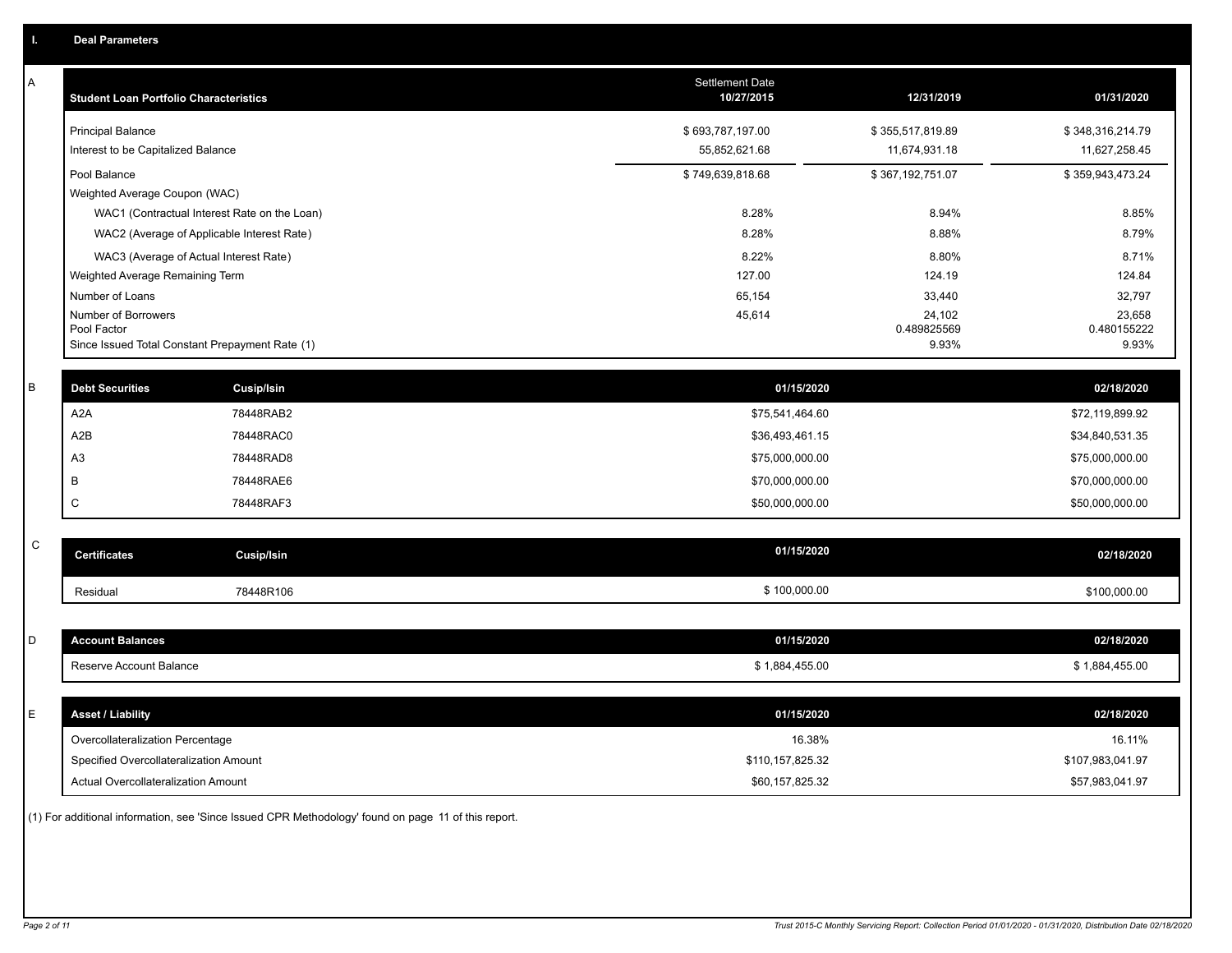### **II. 2015-C Trust Activity 01/01/2020 through 01/31/2020**

| Α | <b>Student Loan Principal Receipts</b>                           |                |
|---|------------------------------------------------------------------|----------------|
|   | <b>Borrower Principal</b>                                        | 7,537,029.34   |
|   | <b>Consolidation Activity Principal</b>                          | 0.00           |
|   | Seller Principal Reimbursement                                   | 0.00           |
|   | Servicer Principal Reimbursement                                 | 0.00           |
|   | Delinquent Principal Purchases by Servicer                       | 0.00           |
|   | <b>Other Principal Deposits</b>                                  | 0.00           |
|   | <b>Total Principal Receipts</b>                                  | \$7,537,029.34 |
| В | <b>Student Loan Interest Receipts</b>                            |                |
|   | <b>Borrower Interest</b>                                         | 2,032,315.62   |
|   | <b>Consolidation Activity Interest</b>                           | 0.00           |
|   | Seller Interest Reimbursement                                    | 0.00           |
|   | Servicer Interest Reimbursement                                  | 0.00           |
|   | Delinquent Interest Purchases by Servicer                        | 0.00           |
|   | Other Interest Deposits                                          | 0.00           |
|   | <b>Total Interest Receipts</b>                                   | \$2,032,315.62 |
| C | <b>Recoveries on Realized Losses</b>                             | \$79,235.43    |
| D | <b>Investment Income</b>                                         | \$13,327.49    |
| Е | <b>Funds Borrowed from Next Collection Period</b>                | \$0.00         |
| F | <b>Funds Repaid from Prior Collection Period</b>                 | \$0.00         |
| G | <b>Loan Sale or Purchase Proceeds</b>                            | \$0.00         |
| н | Initial Deposits to Distribution Account                         | \$0.00         |
|   | <b>Excess Transferred from Other Accounts</b>                    | \$0.00         |
| J | <b>Borrower Benefit Reimbursements</b>                           | \$0.00         |
| Κ | <b>Other Deposits</b>                                            | \$0.00         |
| L | <b>Other Fees Collected</b>                                      | \$0.00         |
| M | <b>AVAILABLE FUNDS</b>                                           | \$9,661,907.88 |
| N | Non-Cash Principal Activity During Collection Period             | \$335,424.24   |
| O | Aggregate Purchased Amounts by the Depositor, Servicer or Seller | \$0.00         |
| P | Aggregate Loan Substitutions                                     | \$0.00         |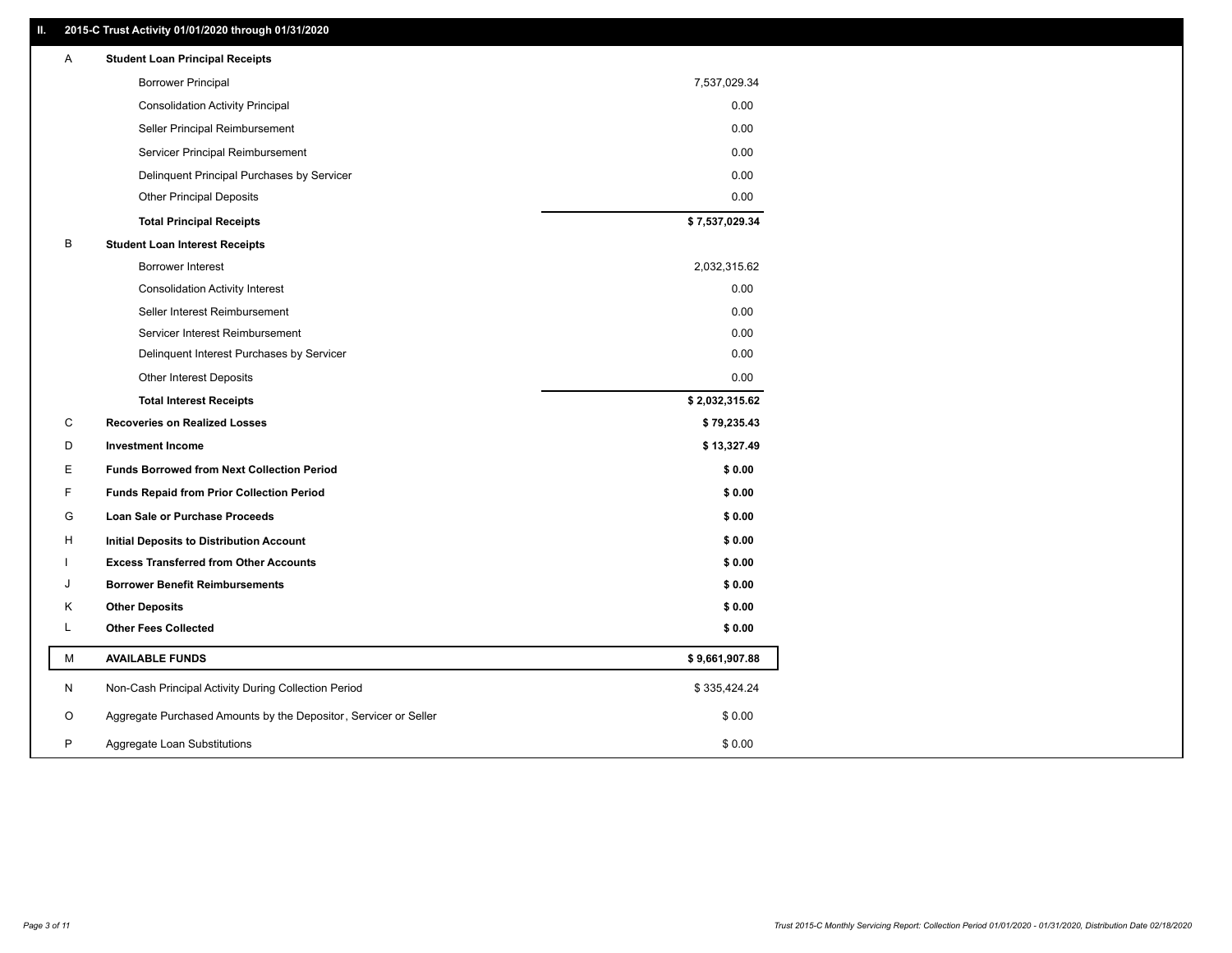|                   |                       |                          |         |                                                                  | <b>Loans by Repayment Status</b> |                            |                          |         |                                                           |                |                            |
|-------------------|-----------------------|--------------------------|---------|------------------------------------------------------------------|----------------------------------|----------------------------|--------------------------|---------|-----------------------------------------------------------|----------------|----------------------------|
|                   |                       |                          |         | 01/31/2020                                                       |                                  |                            |                          |         | 12/31/2019                                                |                |                            |
|                   |                       | <b>Wtd Avg</b><br>Coupon | # Loans | <b>Principal and</b><br><b>Interest Accrued</b><br>to Capitalize | % of Principal                   | % of Loans in<br>Repay (1) | <b>Wtd Avg</b><br>Coupon | # Loans | Principal and<br><b>Interest Accrued</b><br>to Capitalize | % of Principal | % of Loans in<br>Repay (1) |
| INTERIM:          | IN SCHOOL             | 10.08%                   | 688     | \$10,313,799.24                                                  | 2.865%                           | $-$ %                      | 10.13%                   | 740     | \$11,104,346.51                                           | 3.024%         | $-$ %                      |
|                   | GRACE                 | 9.78%                    | 213     | \$3,481,413.99                                                   | 0.967%                           | $-$ %                      | 10.01%                   | 183     | \$2,938,447.55                                            | 0.800%         | $-$ %                      |
|                   | <b>DEFERMENT</b>      | 9.71%                    | 2,176   | \$30,576,214.38                                                  | 8.495%                           | $-$ %                      | 9.87%                    | 2,216   | \$30,723,464.45                                           | 8.367%         | $-$ %                      |
| <b>REPAYMENT:</b> | <b>CURRENT</b>        | 8.52%                    | 27,609  | \$285,022,025.24                                                 | 79.185%                          | 90.319%                    | 8.60%                    | 28,093  | \$290,953,344.64                                          | 79.237%        | 90.239%                    |
|                   | 31-60 DAYS DELINQUENT | 8.90%                    | 532     | \$6,886,174.82                                                   | 1.913%                           | 2.182%                     | 8.93%                    | 669     | \$8,757,452.88                                            | 2.385%         | 2.716%                     |
|                   | 61-90 DAYS DELINQUENT | 8.26%                    | 328     | \$4,937,162.86                                                   | 1.372%                           | 1.565%                     | 8.85%                    | 344     | \$5,141,536.52                                            | 1.400%         | 1.595%                     |
|                   | > 90 DAYS DELINQUENT  | 9.58%                    | 191     | \$3,144,624.30                                                   | 0.874%                           | 0.996%                     | 9.70%                    | 156     | \$2,354,471.43                                            | 0.641%         | 0.730%                     |
|                   | <b>FORBEARANCE</b>    | 9.06%                    | 1,060   | \$15,582,058.41                                                  | 4.329%                           | 4.938%                     | 9.03%                    | 1,039   | \$15,219,687.09                                           | 4.145%         | 4.720%                     |
| <b>TOTAL</b>      |                       |                          | 32,797  | \$359,943,473.24                                                 | 100.00%                          | 100.00%                    |                          | 33,440  | \$367,192,751.07                                          | 100.00%        | 100.00%                    |

Percentages may not total 100% due to rounding \*

1 Loans classified in "Repayment" include any loan for which interim interest only, \$25 fixed payments or full principal and interest payments are due.

|                         |                                                                                                                                                                                |                          |         |                                                           | <b>Loans by Borrower Status</b> |                                |                          |         |                                                                  |                |                                |
|-------------------------|--------------------------------------------------------------------------------------------------------------------------------------------------------------------------------|--------------------------|---------|-----------------------------------------------------------|---------------------------------|--------------------------------|--------------------------|---------|------------------------------------------------------------------|----------------|--------------------------------|
|                         |                                                                                                                                                                                |                          |         | 01/31/2020                                                |                                 |                                |                          |         | 12/31/2019                                                       |                |                                |
|                         |                                                                                                                                                                                | <b>Wtd Avg</b><br>Coupon | # Loans | Principal and<br><b>Interest Accrued</b><br>to Capitalize | % of Principal                  | % of Loans in<br>P&I Repay (2) | <b>Wtd Avg</b><br>Coupon | # Loans | <b>Principal and</b><br><b>Interest Accrued</b><br>to Capitalize | % of Principal | % of Loans in<br>P&I Repay (2) |
| INTERIM:                | IN SCHOOL                                                                                                                                                                      | 9.87%                    | 1,224   | \$18,913,312.51                                           | 5.255%                          | $-$ %                          | 9.92%                    | 1,340   | \$20,714,844.05                                                  | 5.641%         | $-$ %                          |
|                         | GRACE                                                                                                                                                                          | 9.67%                    | 403     | \$5,969,544.09                                            | 1.658%                          | $-$ %                          | 9.70%                    | 335     | \$4,816,781.41                                                   | 1.312%         | $-$ %                          |
|                         | <b>DEFERMENT</b>                                                                                                                                                               | 9.48%                    | 3,800   | \$50,450,415.59                                           | 14.016%                         | $-$ %                          | 9.61%                    | 3,909   | \$51,217,035.78                                                  | 13.948%        | $-$ %                          |
| P&I REPAYMENT:          | <b>CURRENT</b>                                                                                                                                                                 | 8.43%                    | 25,274  | \$254,267,784.32                                          | 70.641%                         | 89.339%                        | 8.51%                    | 25,678  | \$259,316,218.32                                                 | 70.621%        | 89.283%                        |
|                         | 31-60 DAYS DELINQUENT                                                                                                                                                          | 8.89%                    | 521     | \$6,753,503.85                                            | 1.876%                          | 2.373%                         | 8.89%                    | 645     | \$8,481,773.96                                                   | 2.310%         | 2.920%                         |
|                         | 61-90 DAYS DELINQUENT                                                                                                                                                          | 8.25%                    | 326     | \$4,888,062.00                                            | 1.358%                          | 1.717%                         | 8.84%                    | 340     | \$5,079,094.75                                                   | 1.383%         | 1.749%                         |
|                         | > 90 DAYS DELINQUENT                                                                                                                                                           | 9.58%                    | 189     | \$3,118,792.47                                            | 0.866%                          | 1.096%                         | 9.70%                    | 154     | \$2,347,315.71                                                   | 0.639%         | 0.808%                         |
|                         | FORBEARANCE                                                                                                                                                                    | 9.06%                    | 1,060   | \$15,582,058.41                                           | 4.329%                          | 5.475%                         | 9.03%                    | 1,039   | \$15,219,687.09                                                  | 4.145%         | 5.240%                         |
| <b>TOTAL</b><br>$\star$ | Percentages may not total 100% due to rounding<br>2 Loans classified in "P&I Repayment" includes only those loans for which scheduled principal and interest payments are due. |                          | 32,797  | \$359,943,473.24                                          | 100.00%                         | 100.00%                        |                          | 33,440  | \$367,192,751.07                                                 | 100.00%        | 100.00%                        |

WAC reflects WAC3 To conform with company standard reporting these sections now include Princial and Interest Accrued to Capitalize .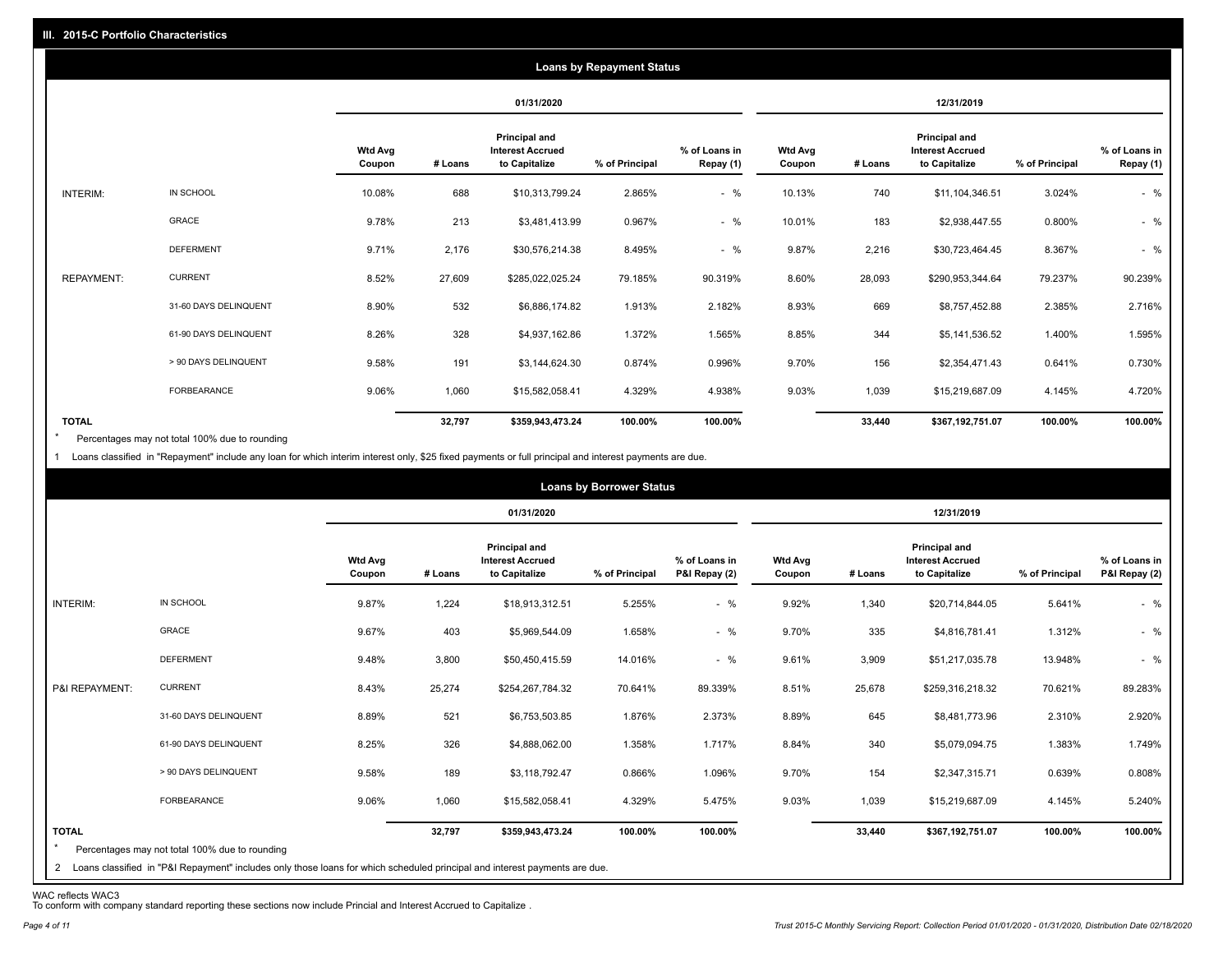|                                                                                                  | 1/31/2020        | 12/31/2019       |  |
|--------------------------------------------------------------------------------------------------|------------------|------------------|--|
| Pool Balance                                                                                     | \$359,943,473.24 | \$367,192,751.07 |  |
| Total # Loans                                                                                    | 32,797           | 33,440           |  |
| Total # Borrowers                                                                                | 23,658           | 24,102           |  |
| Weighted Average Coupon                                                                          | 8.79%            | 8.88%            |  |
| Weighted Average Remaining Term                                                                  | 124.84           | 124.19           |  |
| Percent of Pool - Cosigned                                                                       | 93.5%            | 93.5%            |  |
| Percent of Pool - Non Cosigned                                                                   | 6.5%             | 6.5%             |  |
| Borrower Interest Accrued for Period                                                             | \$2,523,773.73   | \$2,648,921.63   |  |
| Outstanding Borrower Interest Accrued                                                            | \$14,310,405.88  | \$14,389,429.76  |  |
| Gross Principal Realized Loss - Periodic *                                                       | \$265,432.47     | \$437,815.78     |  |
| Gross Principal Realized Loss - Cumulative *                                                     | \$27,777,796.84  | \$27,512,364.37  |  |
| Recoveries on Realized Losses - Periodic                                                         | \$79,235.43      | \$111,219.04     |  |
| Recoveries on Realized Losses - Cumulative                                                       | \$4,318,303.76   | \$4,239,068.33   |  |
| Net Losses - Periodic                                                                            | \$186,197.04     | \$326,596.74     |  |
| Net Losses - Cumulative                                                                          | \$23,459,493.08  | \$23,273,296.04  |  |
| Non-Cash Principal Activity - Capitalized Interest                                               | \$604,267.04     | \$1,457,968.03   |  |
| Since Issued Total Constant Prepayment Rate (CPR) (1)                                            | 9.93%            | 9.93%            |  |
| <b>Loan Substitutions</b>                                                                        | \$0.00           | \$0.00           |  |
| <b>Cumulative Loan Substitutions</b>                                                             | \$0.00           | \$0.00           |  |
| <b>Unpaid Servicing Fees</b>                                                                     | \$0.00           | \$0.00           |  |
| <b>Unpaid Administration Fees</b>                                                                | \$0.00           | \$0.00           |  |
| <b>Unpaid Carryover Servicing Fees</b>                                                           | \$0.00           | \$0.00           |  |
| Note Interest Shortfall                                                                          | \$0.00           | \$0.00           |  |
| Loans in Modification                                                                            | \$43,402,722.10  | \$43,285,885.76  |  |
| % of Loans in Modification as a % of Loans in Repayment (P&I)                                    | 16.13%           | 15.73%           |  |
|                                                                                                  |                  |                  |  |
| % Annualized Gross Principal Realized Loss - Periodic as a %<br>of Loans in Repayment (P&I) * 12 | 1.18%            | 1.91%            |  |
| % Gross Principal Realized Loss - Cumulative as a % of<br>Original Pool Balance                  | 3.71%            | 3.67%            |  |

\* In accordance with the Servicer's current policies and procedures, after September 1, 2017 loans subject to bankruptcy claims generally will not be reported as a charged- off unless and until they are delinquent for 120

(1) For additional information, see 'Since Issued CPR Methodology' found on page 11 of this report.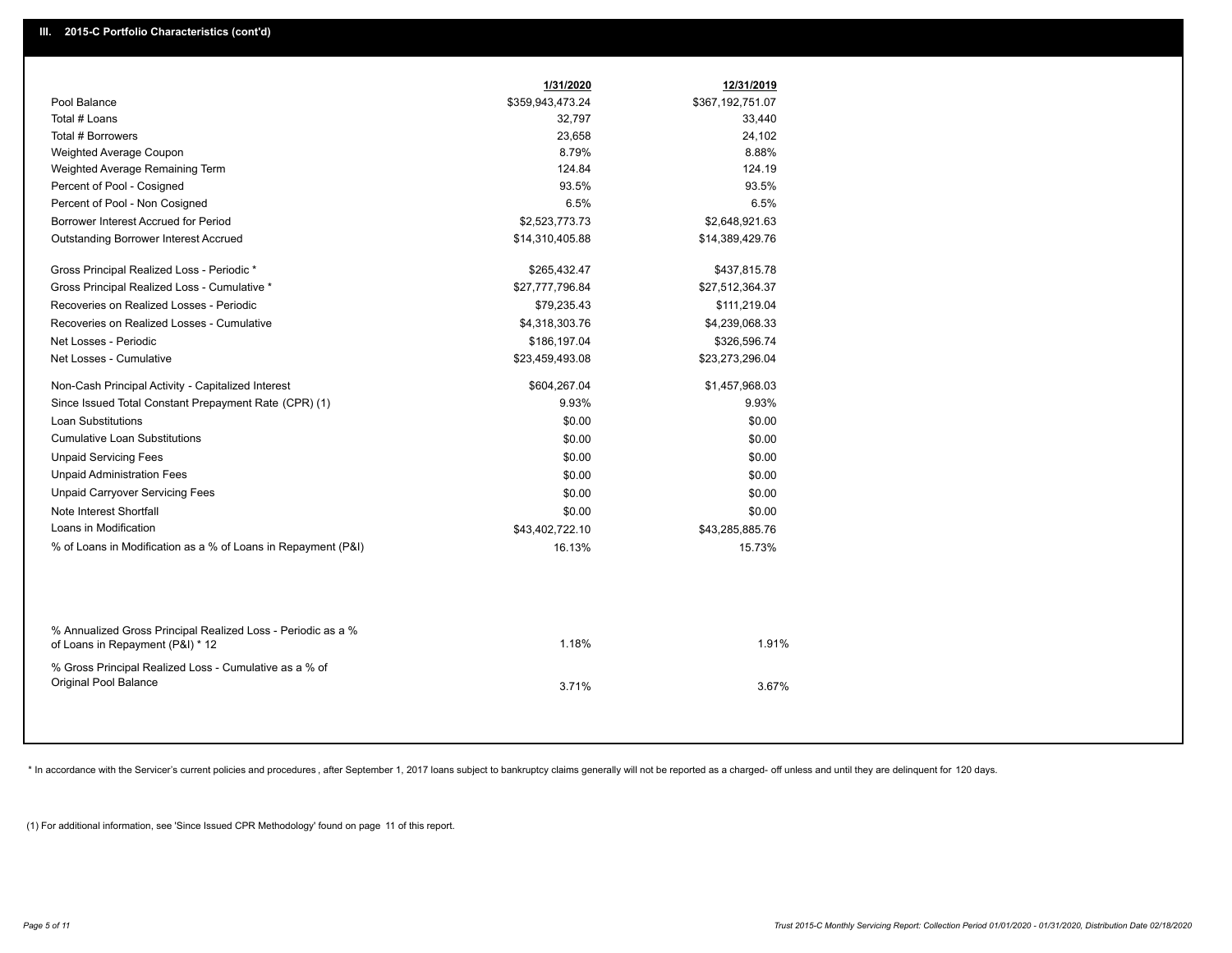#### **Loan Program**  A

|                                    | Weighted<br><b>Average Coupon</b> | # LOANS     | <b>\$ AMOUNT</b> | $%$ *    |
|------------------------------------|-----------------------------------|-------------|------------------|----------|
| - Smart Option Interest-Only Loans | 8.16%                             | 6,595       | \$47,569,841.77  | 13.216%  |
| - Smart Option Fixed Pay Loans     | 8.70%                             | 8,549       | \$111,417,340.87 | 30.954%  |
| - Smart Option Deferred Loans      | 8.85%                             | 17.653      | \$200,956,290.60 | 55.830%  |
| - Other Loan Programs              | $0.00\%$                          | $\mathbf 0$ | \$0.00           | 0.000%   |
| <b>Total</b>                       | 8.71%                             | 32,797      | \$359,943,473.24 | 100.000% |

\* Percentages may not total 100% due to rounding

B

C

**Index Type**

|                       | Weighted<br><b>Average Coupon</b> | # LOANS | <b>\$ AMOUNT</b> | $%$ *    |
|-----------------------|-----------------------------------|---------|------------------|----------|
| - Fixed Rate Loans    | 7.13%                             | 8,140   | \$108,193,943.52 | 30.059%  |
| - LIBOR Indexed Loans | 9.39%                             | 24,657  | \$251,749,529.72 | 69.941%  |
| - Other Index Rates   | $0.00\%$                          |         | \$0.00           | 0.000%   |
| Total                 | 8.71%                             | 32,797  | \$359,943,473.24 | 100.000% |

\* Percentages may not total 100% due to rounding

# **Weighted Average Recent FICO**

| 3,028<br>2,278 | \$35,593,111.63<br>\$25,983,808.89 | 9.889%    |
|----------------|------------------------------------|-----------|
|                |                                    |           |
|                |                                    | 7.219%    |
| 3,535          | \$39,428,794.90                    | 10.954%   |
| 6,632          | \$75,357,310.39                    | 20.936%   |
| 17,324         | \$183,580,447.43                   | 51.003%   |
| 0              | \$0.00                             | $0.000\%$ |
| 32,797         | \$359,943,473.24                   | 100.000%  |
|                |                                    |           |

WAC reflects WAC3

To conform with company standard reporting these sections now include Princial and Interest Accrued to Capitalize .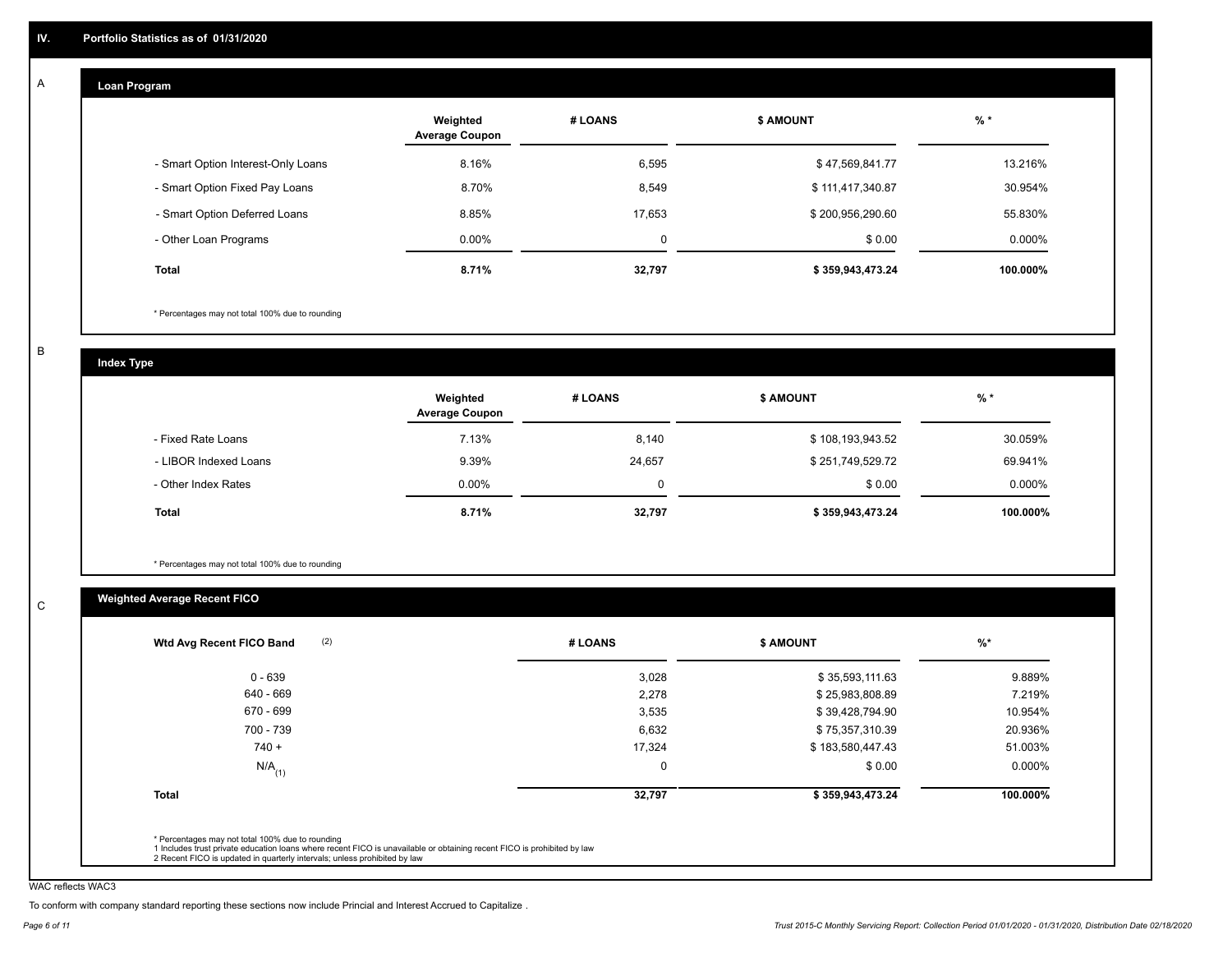| V. |     | 2015-C Reserve Account and Principal Distribution Calculations                             |                  |  |
|----|-----|--------------------------------------------------------------------------------------------|------------------|--|
| А. |     | <b>Reserve Account</b>                                                                     |                  |  |
|    |     | Specified Reserve Account Balance                                                          | \$1,884,455.00   |  |
|    |     | Actual Reserve Account Balance                                                             | \$1,884,455.00   |  |
| В. |     | <b>Principal Distribution Amount</b>                                                       |                  |  |
|    | i.  | Class A Notes Outstanding                                                                  | \$187,034,925.75 |  |
|    | ji. | Pool Balance                                                                               | \$359,943,473.24 |  |
|    |     | First Priority Principal Distribution Amount (i - ii)<br>iii.                              | \$0.00           |  |
|    | iv. | Class A and B Notes Outstanding                                                            | \$257,034,925.75 |  |
|    | v.  | First Priority Principal Distribution Amount                                               | \$0.00           |  |
|    |     | Pool Balance<br>vi.                                                                        | \$359,943,473.24 |  |
|    |     | Specified Overcollateralization Amount<br>vii.                                             | \$107,983,041.97 |  |
|    |     | Available Funds (after payment of waterfall items A through H)<br>viii.                    | \$8,488,040.53   |  |
|    | ix. | <b>Class C Notes Outstanding</b>                                                           | \$50,000,000.00  |  |
|    | х.  | Regular Principal Distribution Amount (if (iv > 0, (iv - v) - (vi - vii), min(viii, ix))   | \$5,074,494.48   |  |
|    |     |                                                                                            |                  |  |
|    | xi. | Pool Balance                                                                               | \$359,943,473.24 |  |
|    |     | 10% of Initial Pool Balance<br>xii.                                                        | \$74,963,981.87  |  |
|    |     | First Priority Principal Distribution Amount<br>xiii.                                      | \$0.00           |  |
|    |     | Regular Principal Distribution Amount<br>XIV.                                              | \$5,074,494.48   |  |
|    |     | Available Funds (after payment of waterfall items A through J)<br>XV.                      | \$3,413,546.05   |  |
|    |     | xvi. Additional Principal Distribution Amount (if(ix $\lt$ = x, min(xv, xi - xiii - xiv))) | \$0.00           |  |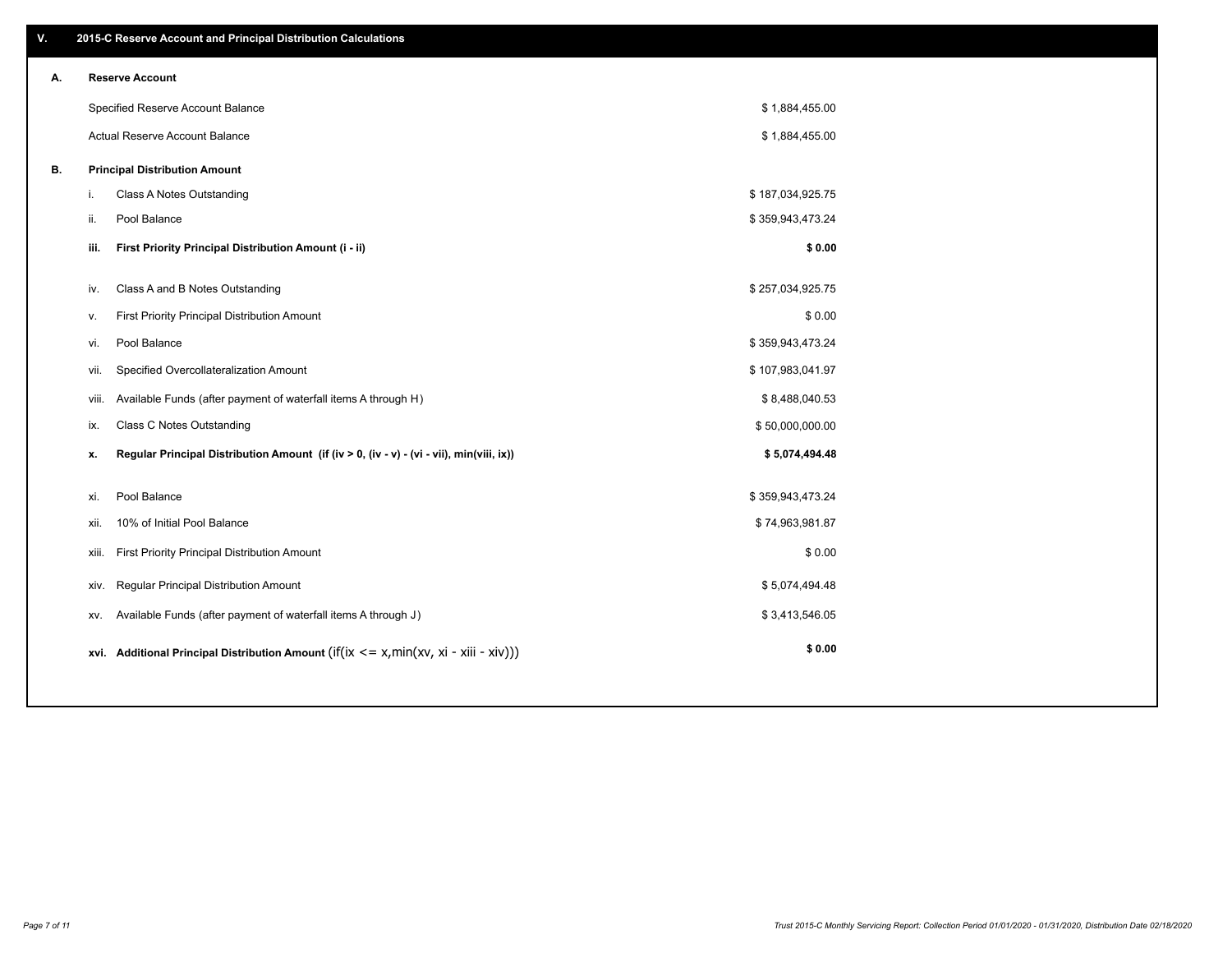|    |                                                         | Paid           | <b>Funds Balance</b> |
|----|---------------------------------------------------------|----------------|----------------------|
|    | <b>Total Available Funds</b>                            |                | \$9,661,907.88       |
| A  | <b>Trustee Fees</b>                                     | \$0.00         | \$9,661,907.88       |
| В  | <b>Servicing Fees</b>                                   | \$237,866.26   | \$9,424,041.62       |
| C  | i. Administration Fees                                  | \$8,333.00     | \$9,415,708.62       |
|    | ii. Unreimbursed Administrator Advances plus any Unpaid | \$0.00         | \$9,415,708.62       |
| D  | Class A Noteholders Interest Distribution Amount        | \$536,001.42   | \$8,879,707.20       |
| Е  | First Priority Principal Payment                        | \$0.00         | \$8,879,707.20       |
| F. | Class B Noteholders Interest Distribution Amount        | \$204,166.67   | \$8,675,540.53       |
| G  | Class C Noteholders Interest Distribution Amount        | \$187,500.00   | \$8,488,040.53       |
| н  | <b>Reinstatement Reserve Account</b>                    | \$0.00         | \$8,488,040.53       |
|    | Regular Principal Distribution                          | \$5,074,494.48 | \$3,413,546.05       |
| J  | <b>Carryover Servicing Fees</b>                         | \$0.00         | \$3,413,546.05       |
| Κ  | Additional Principal Distribution Amount                | \$0.00         | \$3,413,546.05       |
| L  | Unpaid Expenses of Trustee                              | \$0.00         | \$3,413,546.05       |
| М  | Unpaid Expenses of Administrator                        | \$0.00         | \$3,413,546.05       |
| N  | Remaining Funds to the Residual Certificateholders      | \$3,413,546.05 | \$0.00               |

#### **Waterfall Conditions**

|      | Pool Balance                                                                       | \$359,943,473.24 |  |
|------|------------------------------------------------------------------------------------|------------------|--|
|      | Class A and B Notes Outstanding                                                    | \$257,034,925.75 |  |
| iii. | Class C Noteholders' Interest Distribution Ratio (i / ii)                          | 140.04%          |  |
| iv.  | Minimum Ratio                                                                      | 110.00%          |  |
| V.   | Is the Class C Noteholders' Interest Distribution Condition Satisfied (iii $>$ iv) |                  |  |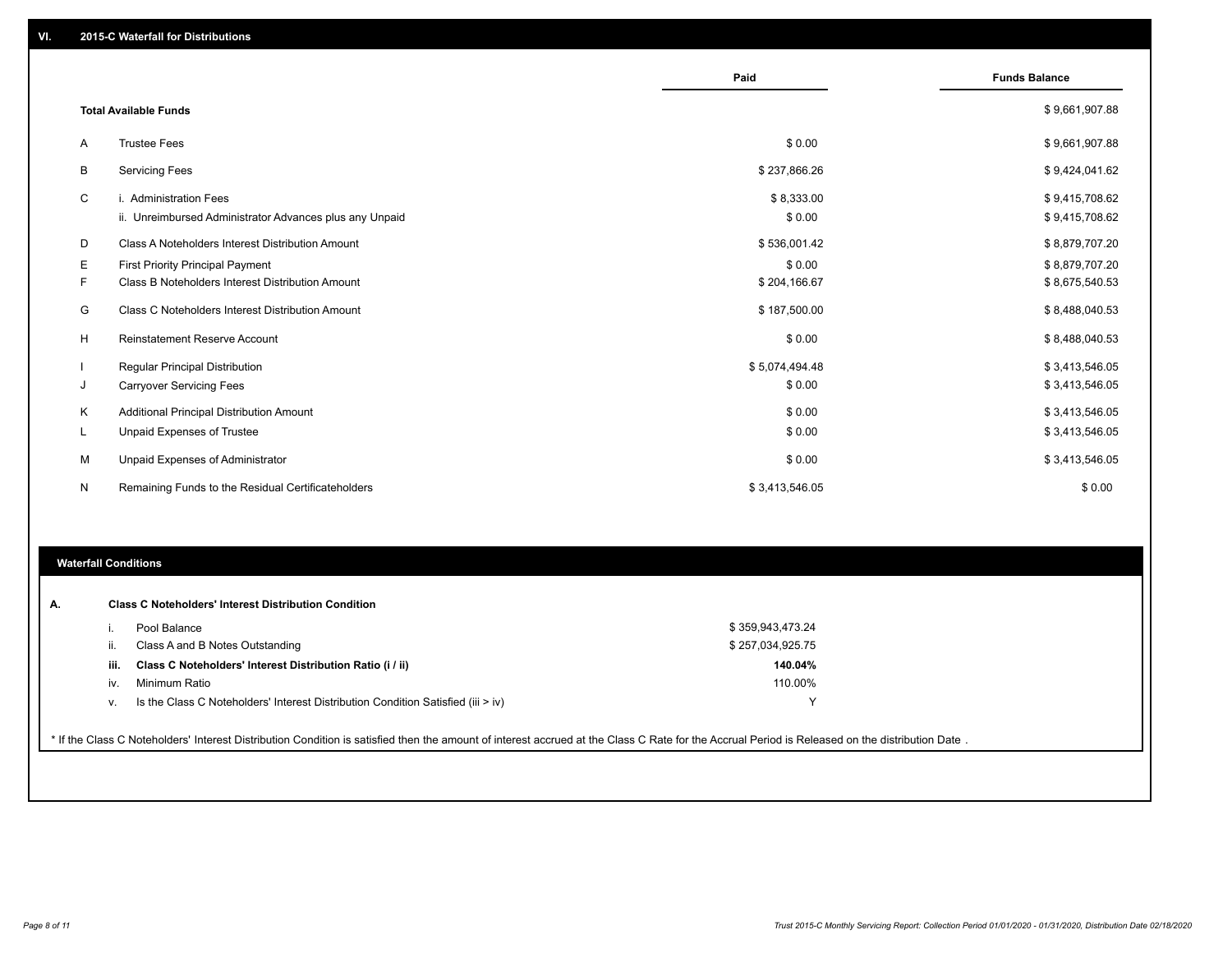## **VII. 2015-C Distributions**

| <b>Distribution Amounts</b>                                |                         |                         |                         |
|------------------------------------------------------------|-------------------------|-------------------------|-------------------------|
|                                                            | A <sub>2</sub> A        | A <sub>2</sub> B        | A <sub>3</sub>          |
| Cusip/Isin                                                 | 78448RAB2               | 78448RAC0               | 78448RAD8               |
| <b>Beginning Balance</b>                                   | \$75,541,464.60         | \$36,493,461.15         | \$75,000,000.00         |
| Index                                                      | <b>FIXED</b>            | <b>LIBOR</b>            | <b>LIBOR</b>            |
| Spread/Fixed Rate                                          | 2.75%                   | 1.40%                   | 1.95%                   |
| Record Date (Days Prior to Distribution)                   | 1 NEW YORK BUSINESS DAY | 1 NEW YORK BUSINESS DAY | 1 NEW YORK BUSINESS DAY |
| <b>Accrual Period Begin</b>                                | 1/15/2020               | 1/15/2020               | 1/15/2020               |
| <b>Accrual Period End</b>                                  | 2/15/2020               | 2/18/2020               | 2/18/2020               |
| <b>Daycount Fraction</b>                                   | 0.08333333              | 0.09444444              | 0.09444444              |
| Interest Rate*                                             | 2.75000%                | 3.07625%                | 3.62625%                |
| <b>Accrued Interest Factor</b>                             | 0.002291667             | 0.002905347             | 0.003424792             |
| <b>Current Interest Due</b>                                | \$173,115.86            | \$106,026.18            | \$256,859.38            |
| Interest Shortfall from Prior Period Plus Accrued Interest | $\mathsf{\$}$ -         | $\mathcal{S}$ -         | $$ -$                   |
| <b>Total Interest Due</b>                                  | \$173,115.86            | \$106,026.18            | \$256,859.38            |
| <b>Interest Paid</b>                                       | \$173,115.86            | \$106,026.18            | \$256,859.38            |
| <b>Interest Shortfall</b>                                  | $$ -$                   | $\mathcal{S}$ -         | $\frac{1}{2}$           |
| <b>Principal Paid</b>                                      | \$3,421,564.68          | \$1,652,929.80          | $$ -$                   |
| <b>Ending Principal Balance</b>                            | \$72,119,899.92         | \$34,840,531.35         | \$75,000,000.00         |
| Paydown Factor                                             | 0.016529298             | 0.016529298             | 0.000000000             |
| <b>Ending Balance Factor</b>                               | 0.348405314             | 0.348405314             | 1.000000000             |

\* Pay rates for Current Distribution. For the interest rates applicable to the next distribution date, please see https://www.salliemae.com/about/investors/data/SMBabrate.txt.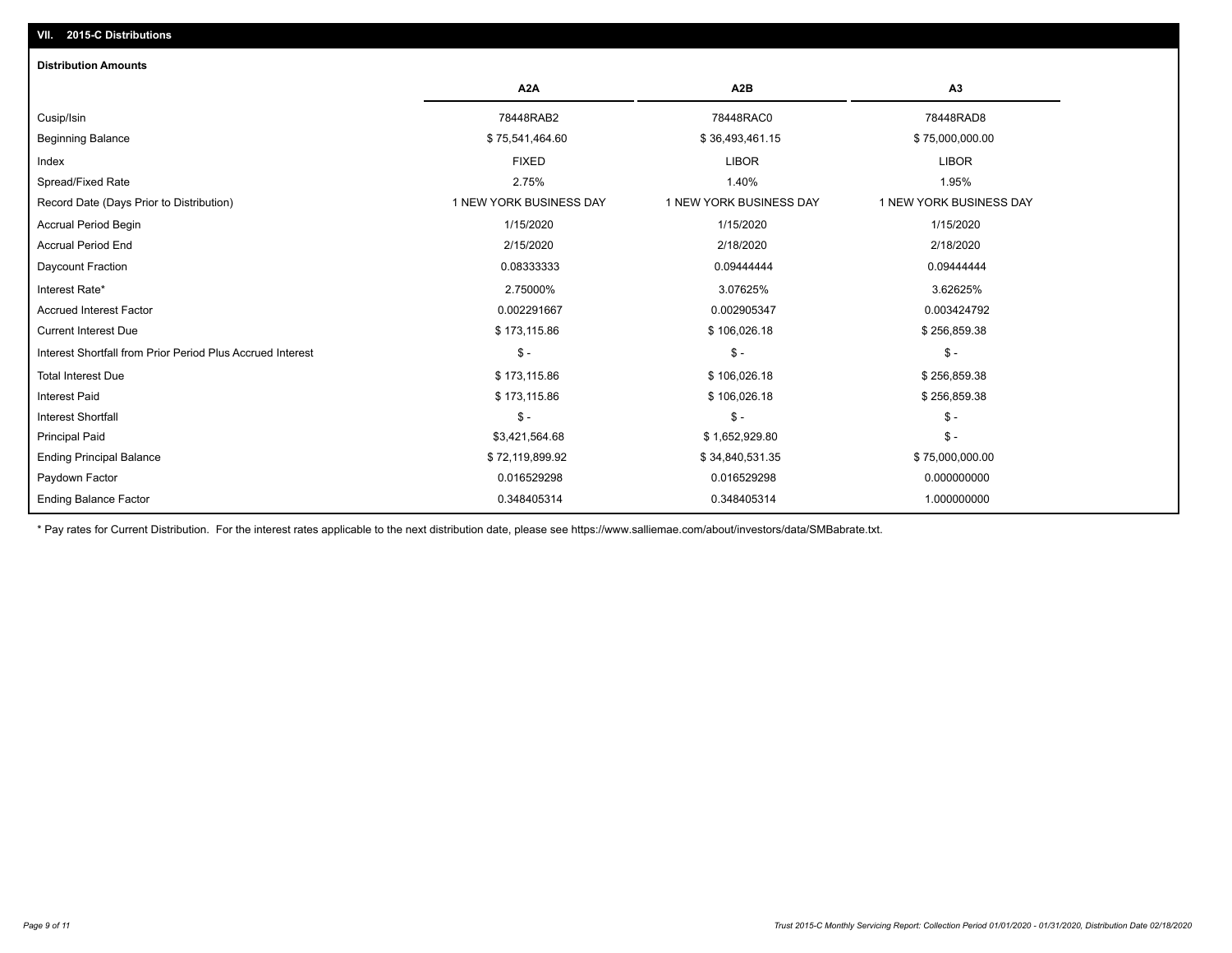| VII. 2015-C Distributions                                  |                         |                         |
|------------------------------------------------------------|-------------------------|-------------------------|
| <b>Distribution Amounts</b>                                |                         |                         |
|                                                            | в                       | C                       |
| Cusip/Isin                                                 | 78448RAE6               | 78448RAF3               |
| <b>Beginning Balance</b>                                   | \$70,000,000.00         | \$50,000,000.00         |
| Index                                                      | <b>FIXED</b>            | <b>FIXED</b>            |
| Spread/Fixed Rate                                          | 3.50%                   | 4.50%                   |
| Record Date (Days Prior to Distribution)                   | 1 NEW YORK BUSINESS DAY | 1 NEW YORK BUSINESS DAY |
| <b>Accrual Period Begin</b>                                | 1/15/2020               | 1/15/2020               |
| <b>Accrual Period End</b>                                  | 2/15/2020               | 2/15/2020               |
| Daycount Fraction                                          | 0.08333333              | 0.08333333              |
| Interest Rate*                                             | 3.50000%                | 4.50000%                |
| <b>Accrued Interest Factor</b>                             | 0.002916667             | 0.003750000             |
| <b>Current Interest Due</b>                                | \$204,166.67            | \$187,500.00            |
| Interest Shortfall from Prior Period Plus Accrued Interest | $\mathsf{\$}$ -         | $\mathsf{\$}$ -         |
| <b>Total Interest Due</b>                                  | \$204,166.67            | \$187,500.00            |
| <b>Interest Paid</b>                                       | \$204,166.67            | \$187,500.00            |
| <b>Interest Shortfall</b>                                  | $\mathcal{S}$ -         | $\mathsf{\$}$ -         |
| <b>Principal Paid</b>                                      | $\mathsf{\$}$ -         | $$ -$                   |
| <b>Ending Principal Balance</b>                            | \$70,000,000.00         | \$50,000,000.00         |
| Paydown Factor                                             | 0.000000000             | 0.000000000             |
| <b>Ending Balance Factor</b>                               | 1.000000000             | 1.000000000             |

\* Pay rates for Current Distribution. For the interest rates applicable to the next distribution date, please see https://www.salliemae.com/about/investors/data/SMBabrate.txt.